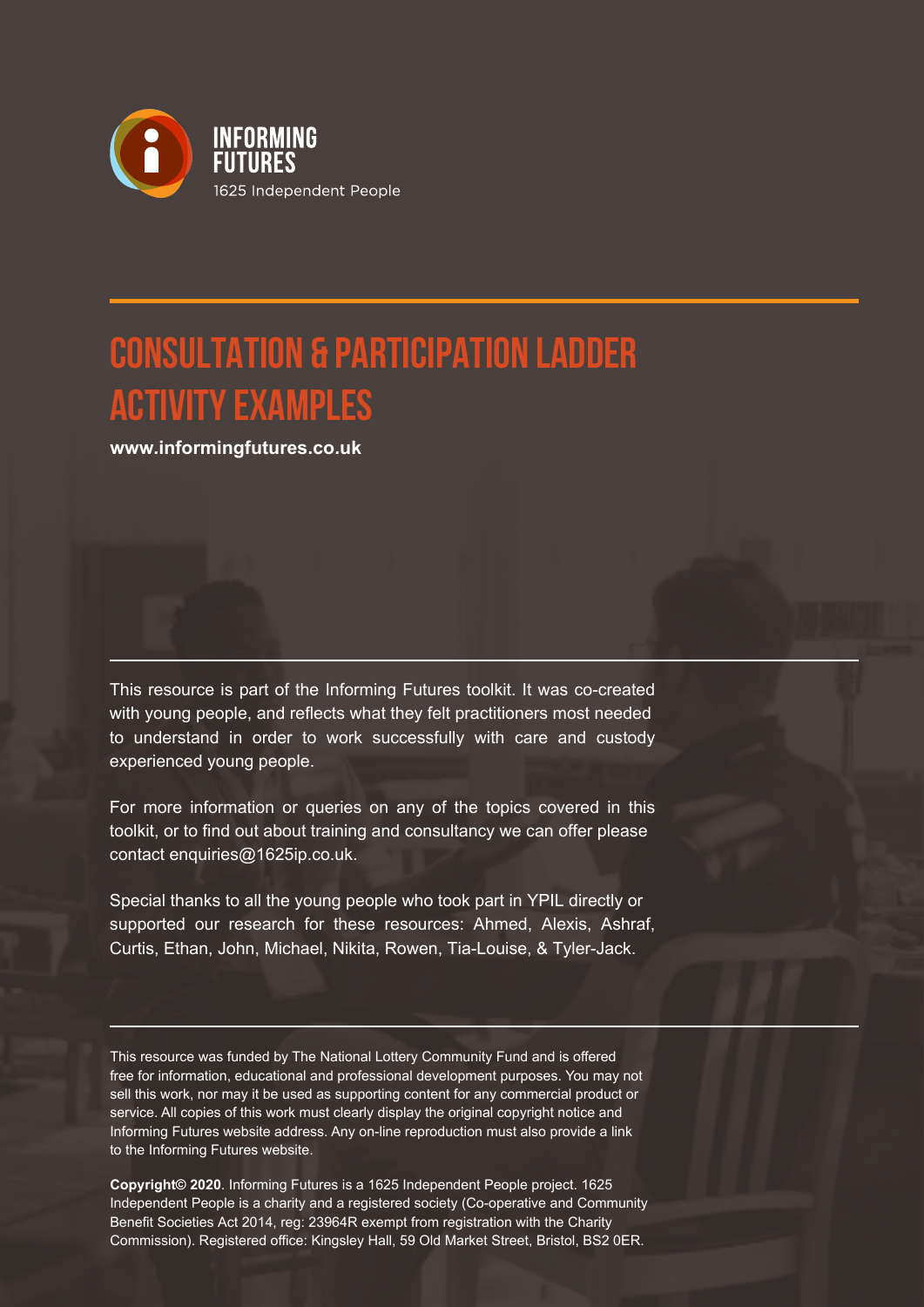# CONSULTATION & PARTICIPATION LADDER ACTIVITY EXAMPLES

This resource has been designed to illustrate some of the ways in which young people may participate in services and projects available to them. It also references challenges and barriers. Please note consultation and participation are highly individual processes, and engagement is affected by many factors such as developmental level, day to day experience, trauma and privilege - as well as by what resources an organisation has to draw on to do this work.

Examples of projects which characterise each stage are given below – read on to the following page for more detail on each.

| <b>Stage</b>                               | <b>Example</b>                                              |
|--------------------------------------------|-------------------------------------------------------------|
| 8. Initiated & Led by Young People<br>(YP) | Young People Led Social<br><b>Action via Public Protest</b> |
| 7. Initiated by YP & Shared with<br>Adults | Peer Led Facebook Group for<br>Care Leavers                 |
| 6. Adult Initiated & Shared with YP        | Regular Cooking Session for<br><b>Young People</b>          |
| 5. YP consulted and informed               | <b>Service User Surveys</b>                                 |
| 4. Young people assigned & informed        | Service User Volunteering Role<br>in Reception              |
| 3. Tokenism                                | <b>Radio Station Interview</b>                              |
| 2. Decoration                              | <b>Project Implementation Group</b>                         |
| 1. Manipulation                            | <b>Housing Pathway</b>                                      |
| 0. No involvement or participation         |                                                             |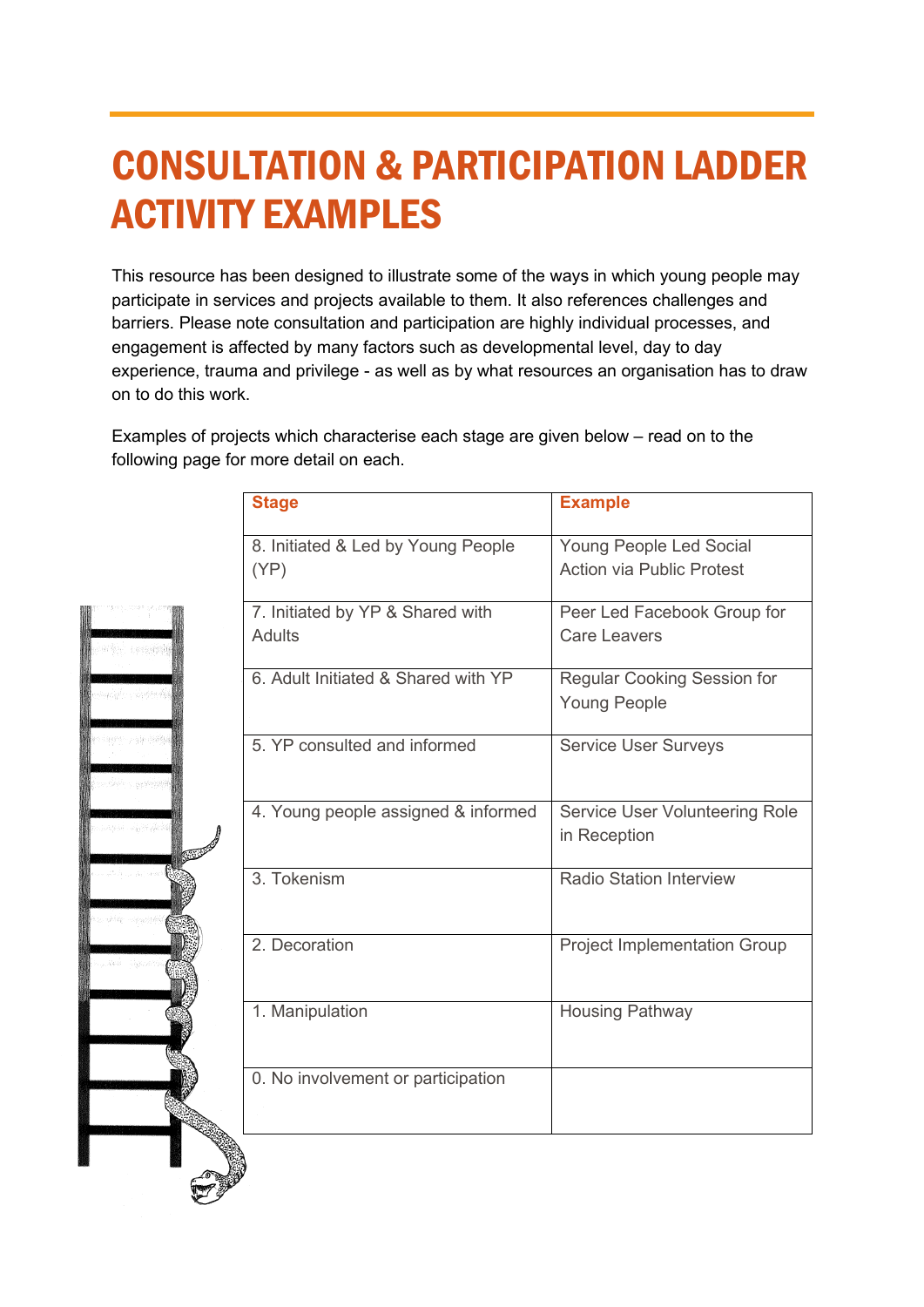#### **8. Young People Led Social Action via Public Protest**

Young people organise and arrange a protest march, inviting other young people to attend. Some choose to share photos from the day with their support workers afterwards.

#### **7. Peer Led Facebook Group for Care Leavers**

Youth Board suggest the idea of a Facebook Group for service users, as a place to share participation events. Youth Board members want the group to be peer led, and offer to run the group. Youth board lobby management to give the go ahead for the page to be set up.

#### **6. Regular Cooking Session for Young People**

Support worker recognises a skills gap around young people's confidence in cooking healthy meals on a budget. Worker identifies there are no existing opportunities for young people to learn these skills in a way they feel comfortable with. Worker arranges and runs a regular cooking drop in session. Young people are asked in advance what they would like to cook, and encouraged to find recipes and ideas for the group.

#### **5. Service User Surveys**

A team conducts a series of surveys, and uses phone calls, emails and face to face approaches to reach a range of young people. A change is implemented based on feedback, and the link between the feedback and the change is clearly communicated to young people and within the organisation.

#### **4. Service User Volunteering Role in Reception**

Volunteer role created for a young person to work on the organisation's reception desk. No young people apply for the role. When asked, young people have their own unique ideas about volunteer roles they would like to do.

#### **3. Radio Station Interview**

Organisation is invited by local radio to speak 'on air' about the good work they are doing, at very short notice. Marketing Manager quickly calls round 3 young people they know would be keen, 1 turns up and is only briefed just before they go on air.

#### **2. Project Implementation Group**

Selected young people are invited to a multi-agency professional meeting about a new project. When young people raise what they feel is an oversight within the project's scope, their opinion is ignored and not minuted. The project highlights the involvement of young people in marketing materials.

#### **1.Housing Pathway**

When visiting a house they have been offered, young person is not given time and space to get the information they need to make an informed decision. Young person does not or cannot fully comprehend the situation, and what it means to accept or reject the house. Options to say no or 'opt out' either don't exist within the process, or are not explained adequately.